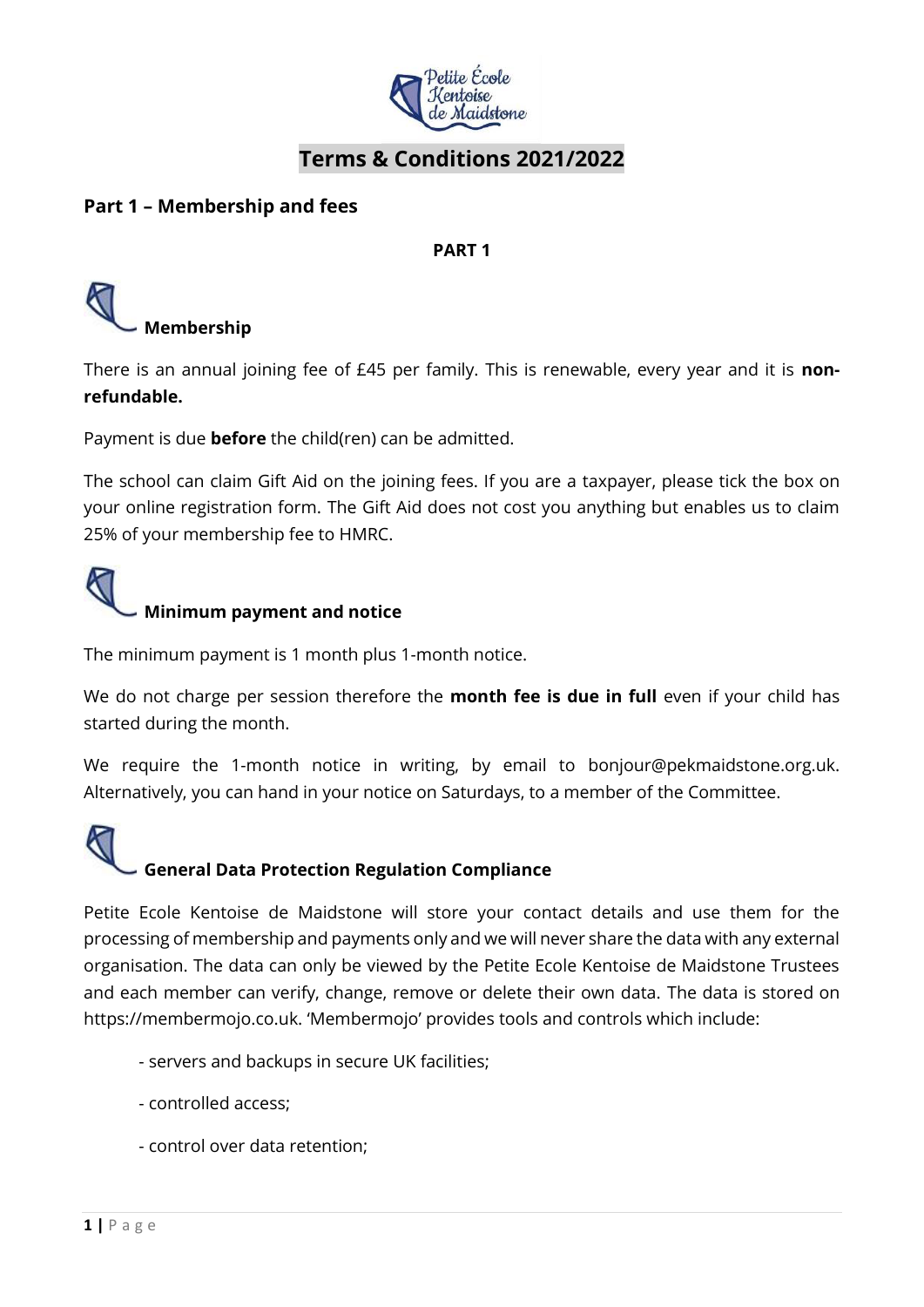

- ability to add mandatory 'accept terms' to gain consent for storing member details;
- ability to remove member's data if requested.

### **Playgroup – starting in January 2022, depending on Covid restrictions**

**No joining fee** is due for Playgroup sessions. No notice is required, but please let us knows if you do not intend to attend.

Playgroup is for children aged 0 to 3, who are exposed **or not** to French language at home. A parent or guardian must remain with the child for the whole session. Maximum 2 children per adult

#### **Playgroup Prices:**

Pay as you go: £7 per session

Term Bébé – £45 - payable in advance, non-refundable. Valid for one term

Annuelle Bébé - £130 - payable in advance, non-refundable. Valid for the academic year of purchase

# **Saturday's school Tuitions and other activities - Prices**

Tuitions cover classes from nursery to GCSE preparation, **exclusively** for children who are exposed to French language at home or are returning from a French speaking county.

Minimum age is 3 years old and potty trained. Maximum age is 16.

Young children (aged 3 to 5) will be assessed at the end of each academic year. If their level of understanding is not sufficient, they will not be able to continue with the bilingual classes and will not be moved to the next level. Parent's support is essential at this stage as children need to be regularly exposed to French. Teachers are available for advice and will be able to suggest activities to be conducted with the children.



These classes are for pupils aged 16 or less if they have passed their GCSE in French in advance. Non bilingual children might be assessed prior to admission.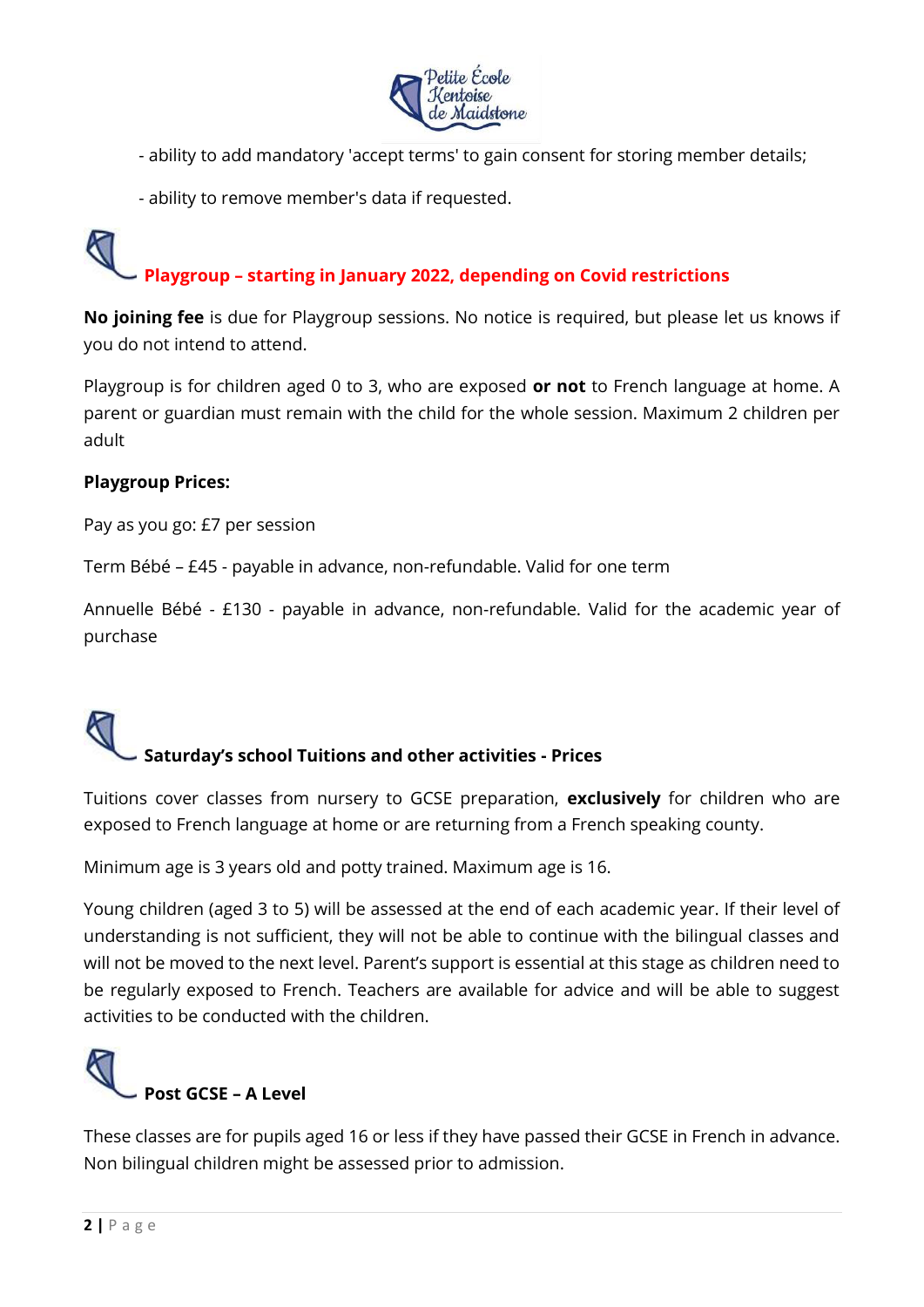

Tuition fees apply for children attending the 3 to 16 classes and A level classes:

- There is an **annual joining fee** of £45 per family.
- There is **1-month notice**
- Monthly payments are from **September to July** (11 months)

| <b>Prices</b>      | <b>Annual Joining fee</b> | Annual fee * | <b>Monthly fee</b> |
|--------------------|---------------------------|--------------|--------------------|
| 1 Child            | £45                       | £300         | £29.00             |
| 2 Children         | £45                       | £570         | £53.50             |
| 3 Children or more | £45                       | £690.        | £64.50             |

• If you are joining after September, the annual fee will be reduced on a pro rata basis.



New members: Joining fee is added to the annual payment or 1st monthly payment.

Renewals: Joining fee is payable in August

Annual payment is due 7 days before the starting date by BACS. No cheques or cash accepted.

Monthly payments: 1st payment is due 7 days before the starting date. Monthly payments are exclusively by GoCardless direct debit. You must accept the direct debit 7 days before the starting date, for the school to approve your membership.

#### **Our bank details:**

Barclays Bank plc - Sort code: 20 02 62 Account: 50329878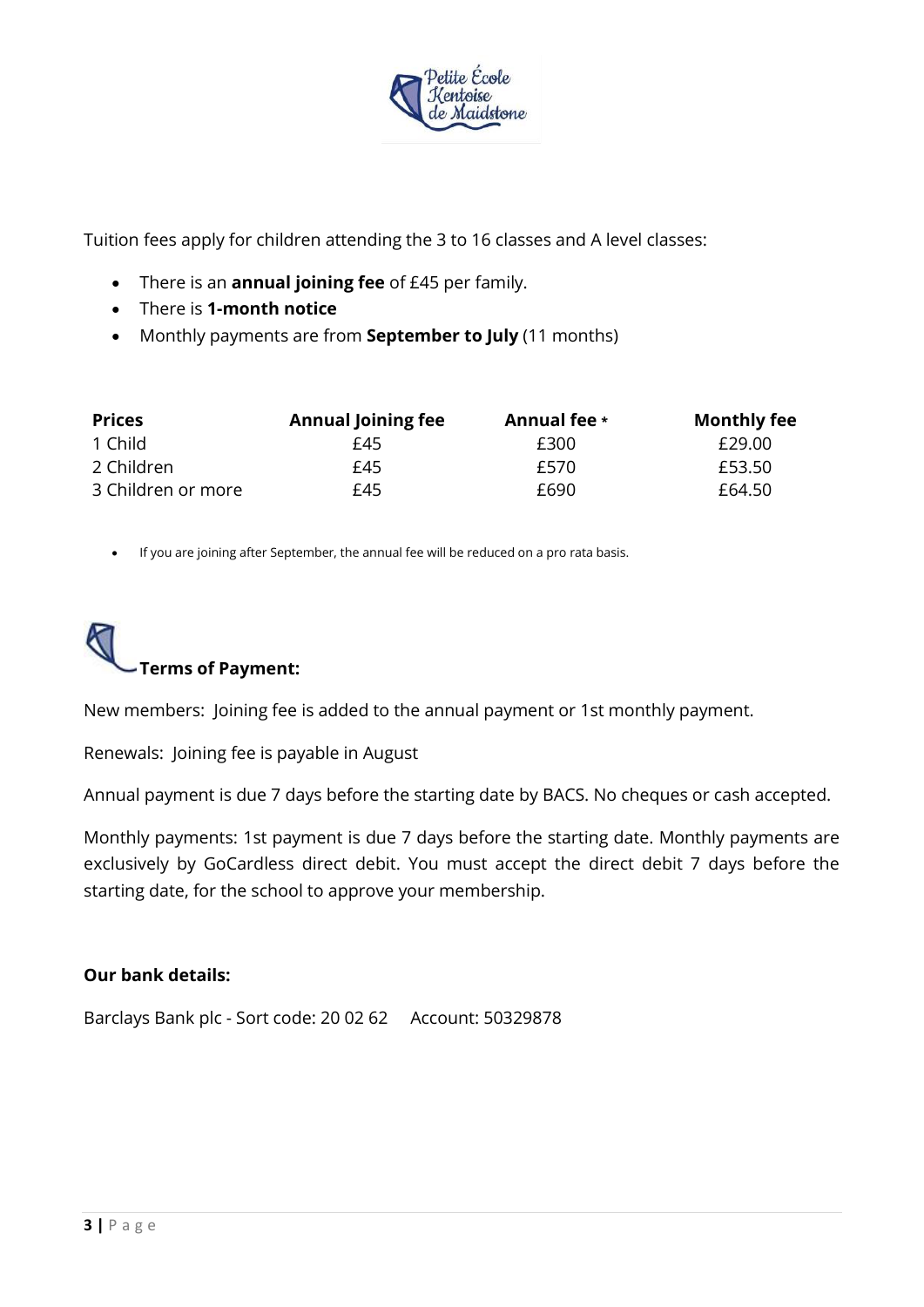

#### **Part 2 – Calendar and lessons**

#### **PART 2**

The classes take place every **Saturday** (term time only) from **9.55am to 12.35pm** at **St Francis School, Queens Road, Maidstone ME16 OLB.** Usually there are no classes on Saturdays preceding Bank Holidays, Half Terms and Holidays. **Playgroup: from 10.15am to 11.15am TBC**

#### **Our calendar**



#### **Due to Covid 19 restrictions, please refer to our Step by Step guide on page 7**

Children under the age of 12 are not authorised to arrive or leave the school without an authorised adult. For older children, please tick declaration on the online form.

#### **Taster session days**



Taster session cost: free of charge. To be booked by email to [bonjour@pekmaidstone.org.uk.](mailto:bonjour@pekmaidstone.org.uk)

There will be a short and friendly comprehension assessment before children are taken to the classrooms.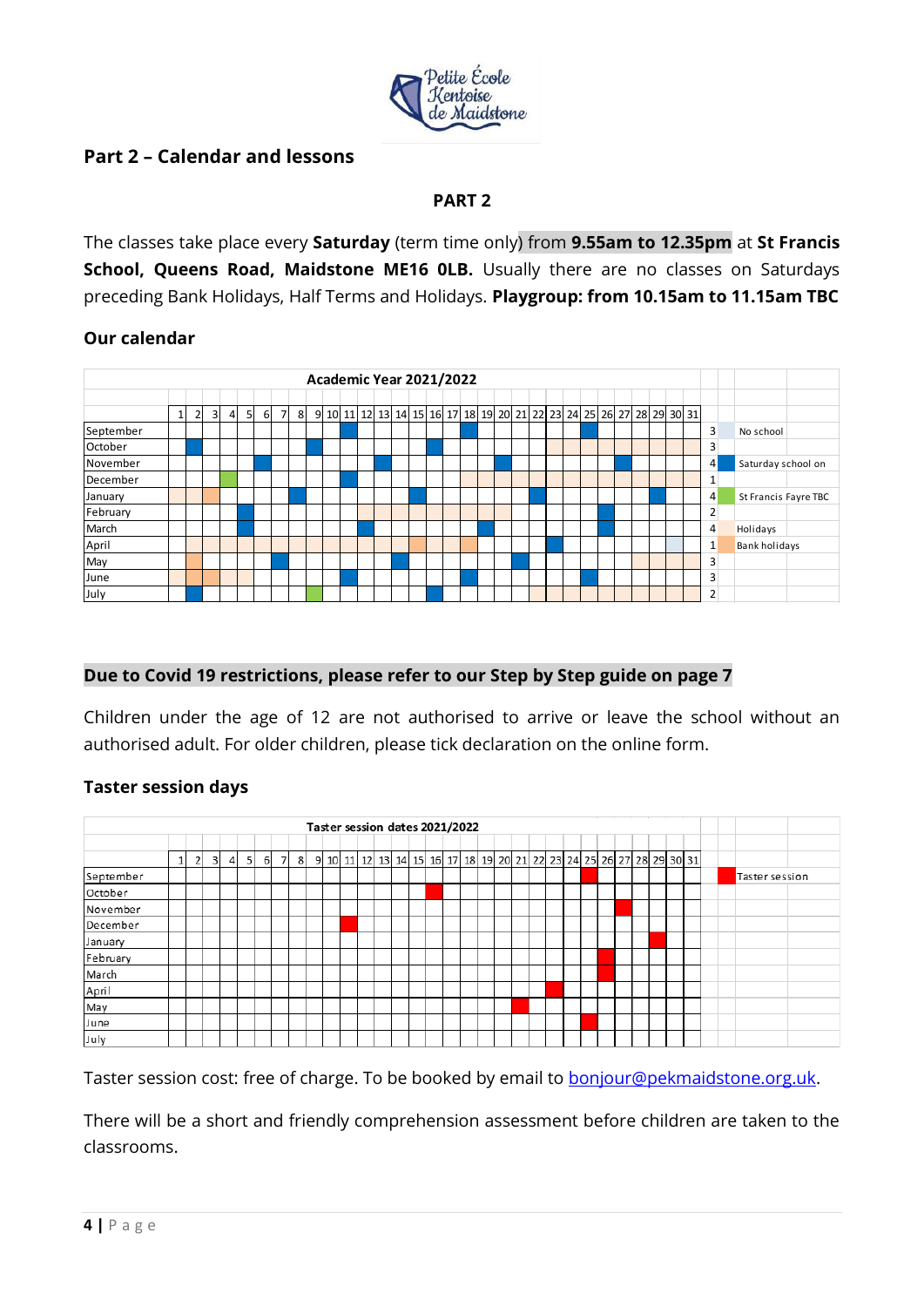

#### **Part 3 – Enrolment and invoicing**

#### **PART 3**

Enrolment is **online** only through our software Membermojo.

Go to www.pekmaidstone.org.uk click Join us/Register or Renew or on the contact page, click on the yellow box "Existing Member". You will be taken to the home page of Membermojo. Click on Join us/Renew and follow the instructions.

You will not need a password to access the software.

Invoicing is exclusively **by email**. Please always check your spam/junk folders as our invoices are sent directly by our software Clearbooks.

If you are paying monthly, the direct debit form is also in a digital format. Please always check your spam/junk folders as direct debit forms are sent directly by our provider GoCardless.

#### **Part 4 – Covid 19, the New Normal**

#### **PART 4**

#### **What we have done…**

- Adhered to government guidelines and conditions from St Francis
- Implemented staggered start times, break times and finished times
- Allocated different toilets to each class
- Ordered workbooks and stationery for all children. These will stay with the teacher in a locked box
- Implemented an isolation and contact plan should one of the children or teaching staff become unwell during class
- Stopped the boutique for the foreseeable future
- Stopped the Playgroup for the foreseeable future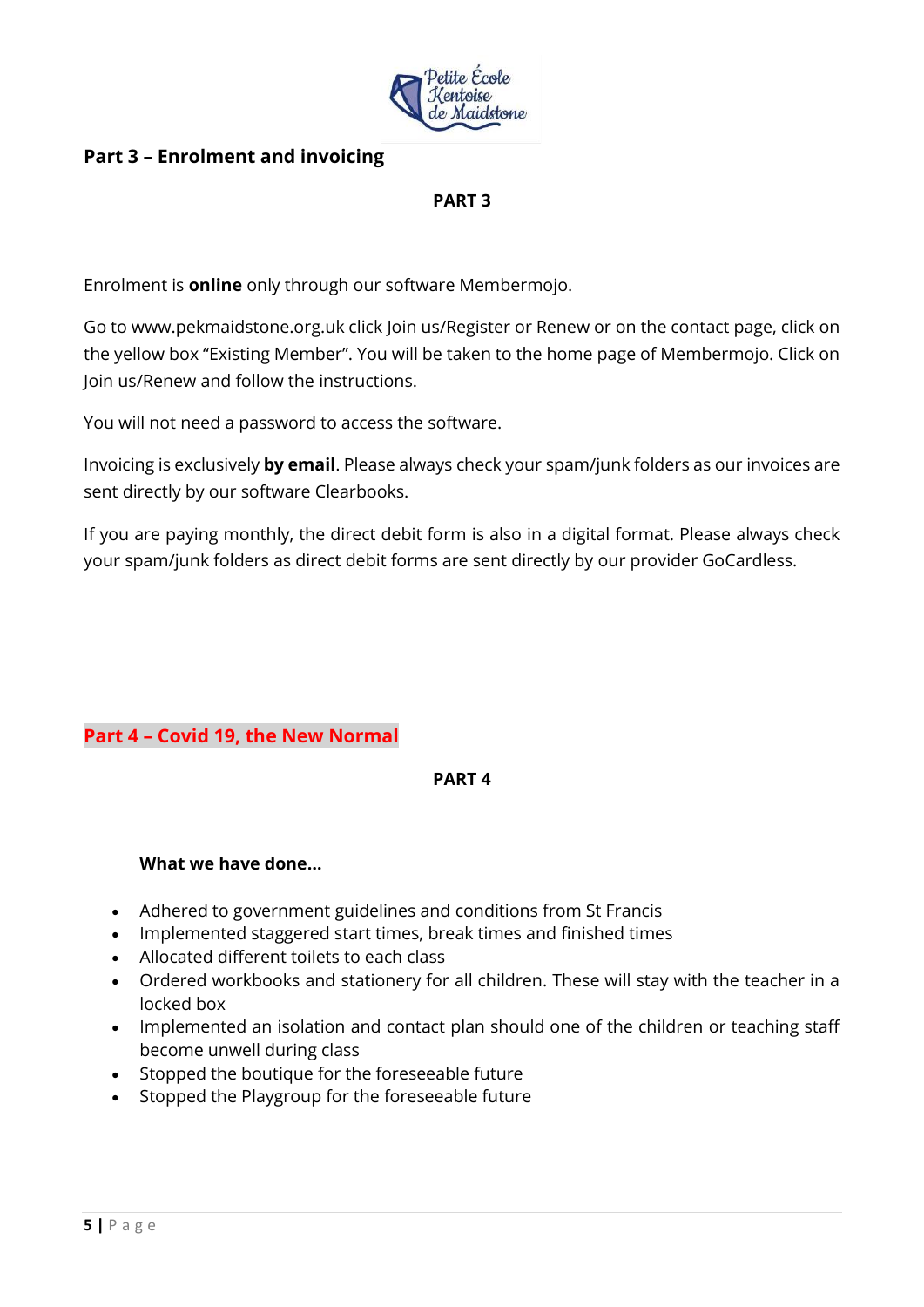

#### **General Pointers…**

- Class will start, break up and finish at different times. See details in the step-by-step guide below
- Parents, guardians, and students over 11 years old must wear a mask for sign in. Students over 11 years of age must wear their mask at all times. As you know the entrance area is quite narrow; we feel this is the best way to keep everyone safe
- Parents or guardians are not allowed inside the school at all
- The children will stay with their class for the duration of the session
- The children will be given a named workbook, pen or pencil, eraser, and pencil sharpener
- They will also be given a named plastic folder to store their school belongings. The folder will stay in a locked box, with the teacher, during the week.
- Classes will take staggered break times in the field outside
- Toilets are available for the children and teachers only. We have allocated one toilet per class

#### **Parent's responsibilities…**

- If your child is unwell, stay at home and observe government guidelines for testing and isolation
- Arrive on time to drop off and sign in your child with the teacher at the entrance door. And the same for pick up
- Contact time at the entrance must be kept to a minimum, any discussion about class, payments or general enquiries must be made by e-mail at bonjour@pekmaidstone.org
- Provide a snack and a drink for break time
- Parents or guardians can wait in their cars during the lesson time if they wish
- Always maintain social distancing of two metres

#### **Children responsibilities…**

- Always listen to the teacher and follow instructions
- Maintain social distancing during the lessons and do not touch anything unnecessarily
- Go straight out after the lessons. No stopping to talk to friends